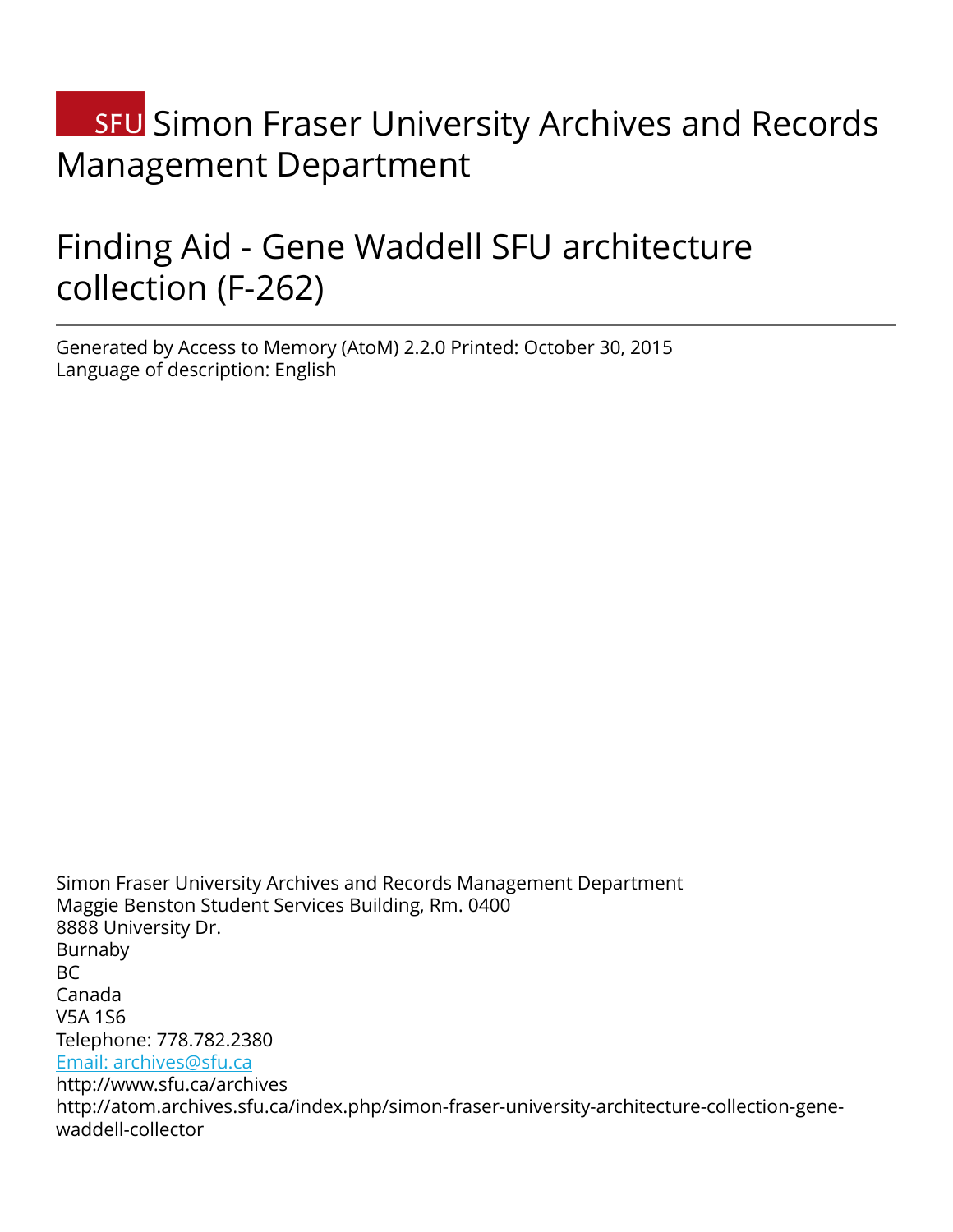# Table of contents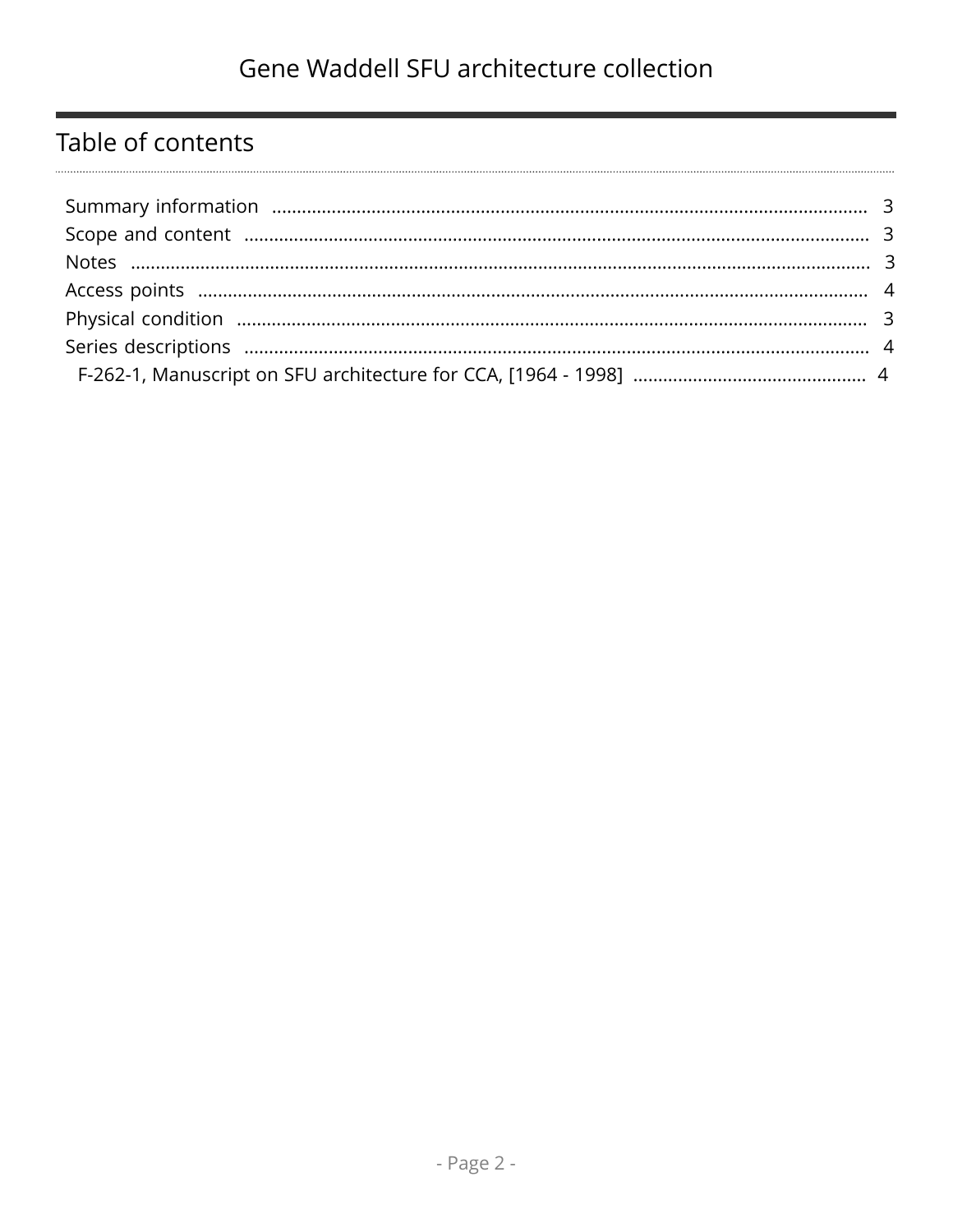# <span id="page-2-0"></span>Summary information

| Repository:                                     | Simon Fraser University Archives and Records Management<br>Department |
|-------------------------------------------------|-----------------------------------------------------------------------|
| Title:                                          | Gene Waddell SFU architecture collection                              |
| ID:                                             | $F-262$                                                               |
| Date:                                           | [1998] (date of creation)                                             |
| Physical description:                           | 0.23 m of textual records                                             |
| Dates of creation,<br>revision and<br>deletion: |                                                                       |

## <span id="page-2-1"></span>Scope and content

Collection consists of an unpublished manuscript created by Gene Waddell for the Canadian Centre for Architecture. The manuscript exists in two different formats -- as a photocopied, physical copy and as digitized files. The physical copy is an unabridged version that can be accessed in the reading room, and the digitized files are text-searchable, PDF files that are accessible here in SFU AtoM.

### <span id="page-2-2"></span>Notes

Title notes

Source of title proper: Title is based on the contents of the collection.

#### <span id="page-2-3"></span>Physical condition

Physical copy of the original manuscript in the Archives' reading room is a photocopy.

#### Immediate source of acquisition

The manuscript was among other materials originally donated to the SFU Archives by the SFU Library.

#### Restrictions on access

Open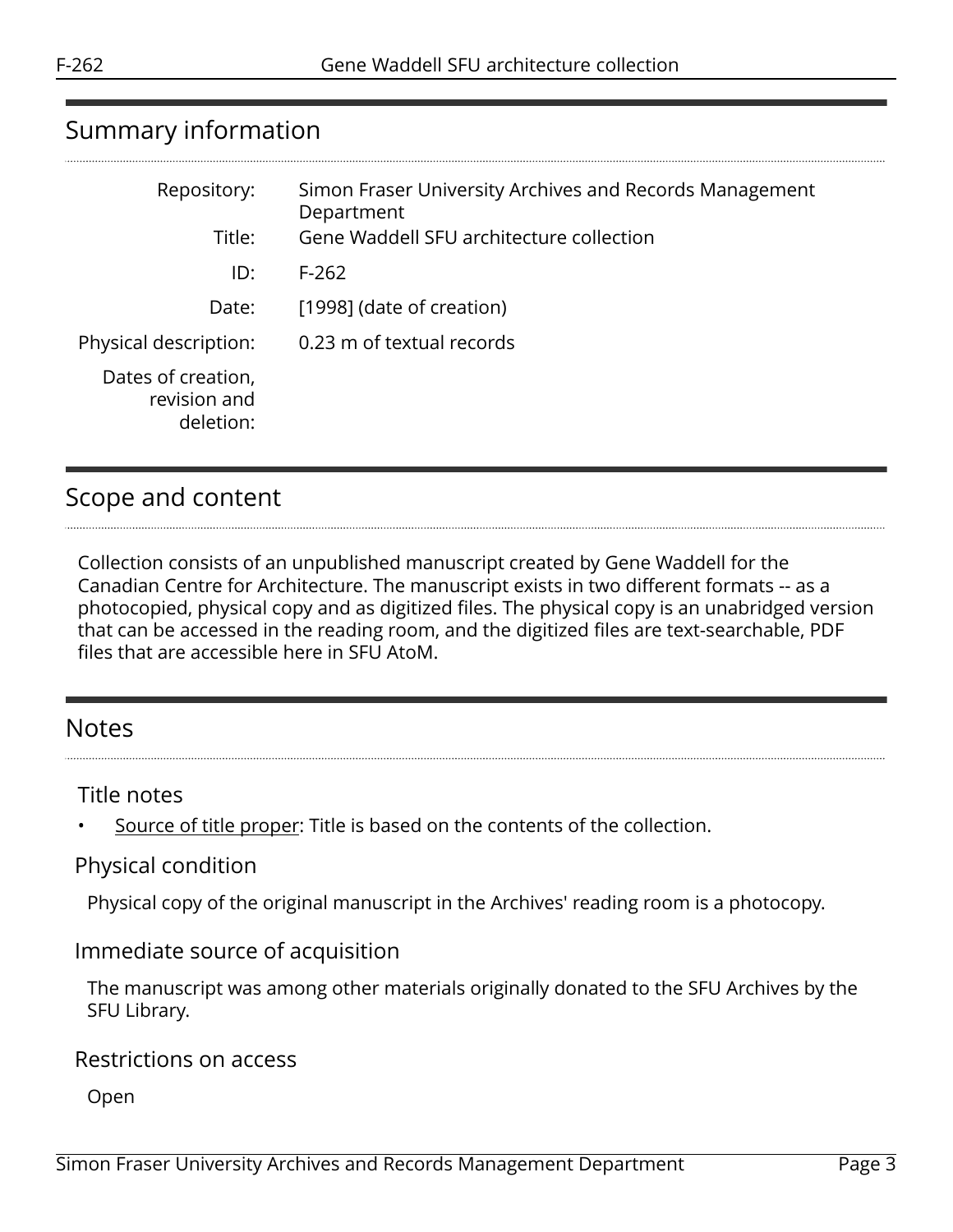### Conditions governing use

Records include materials that are protected by copyright. Copyright ownership varies. Generally, SFU is the copyright owner of materials authored by SFU employees, but copyright in materials authored by third parties typically remains with the third party. SFU-owned materials - SFU makes its own protected materials available under Creative Commons License CC BY (Attribution). For license details, see https:// creativecommons.org/licenses/by/4.0/. Any other use of copies requires the permission of SFU Archives.

Third-party owned materials - researchers may request copies or download copies (when available online) for purposes of private study, research, or other use permitted under fair dealing as set out in the Canada Copyright Act. Use of copies for any other purpose may require the copyright owner's permission.

Item-level descriptions may provide more detail. Consult the Reference Archivist for more information relating to determination of copyright ownership, term of protection, and how to contact copyright owners for permissions.

### Finding aids

Finding aid prepared by Michelle Curran (May 2015).

#### Other notes

- Publication status: published
- Status description: Published

## <span id="page-3-0"></span>Access points

- Waddell, Gene
- Erickson, Arthur (subject)
- Massey, Geoffrey (subject)
- **Simon Fraser University**
- Textual record (documentary form)
- Buildings and structures (subject)
- Burnaby (place)

## <span id="page-3-1"></span>Series descriptions

### <span id="page-3-2"></span>Series F-262-1: Manuscript on SFU architecture for CCA

Creator: Waddell, Gene

Date: [1964 - 1998] (date of creation)

Scope and content: